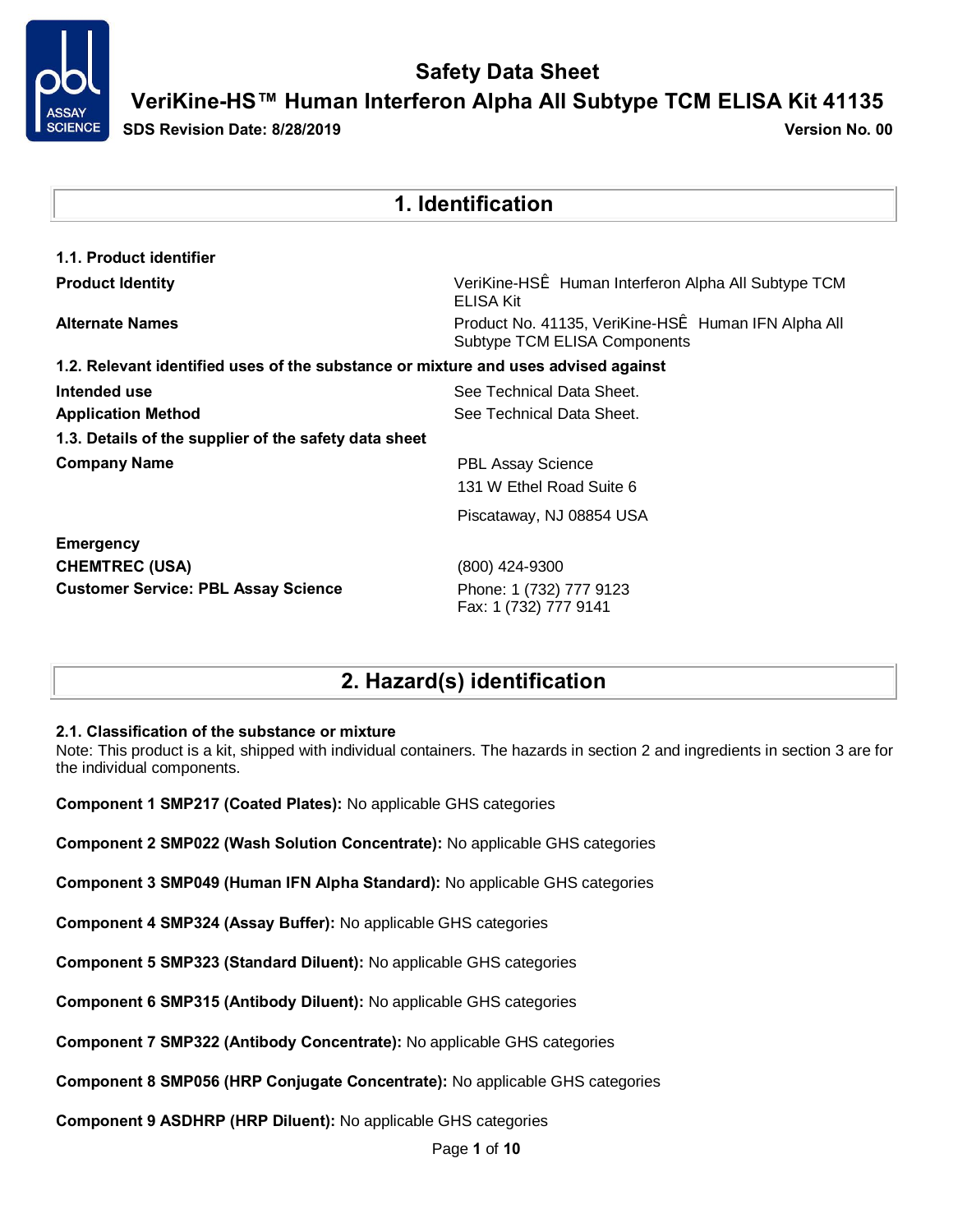

# **Safety Data Sheet VeriKine-HS™ Human Interferon Alpha All Subtype TCM ELISA Kit 41135**

**SDS Revision Date: 8/28/2019 Version No. 00**

**Component 10 KET (TMB Substrate solution):** No applicable GHS categories

**Component 11 SCY (Stop Solution)**

#### **2.1. Classification of the substance or mixture**

Skin Corr. 1B;H314 Causes severe skin burns and eye damage. Eye Dam. 1;H318 Causes serious eye damage.

#### **2.2. Label elements**

Using the Toxicity Data listed in section 11 and 12 the product is labeled as follows.



H314 Causes severe skin burns and eye damage.

H318 Causes serious eye damage.

#### **[Prevention]:**

P260 Do not breathe mist / vapors / spray.

P264 Wash thoroughly after handling.

P280 Wear protective gloves / eye protection / face protection.

#### **[Response]:**

P301+330+331 IF SWALLOWED: Rinse mouth. Do NOT induce vomiting.

P303+361+353 IF ON SKIN (or hair): Remove / Take off immediately all contaminated clothing. Rinse skin with water/shower.

P304+340 IF INHALED: Remove victim to fresh air and keep at rest in a position comfortable for breathing.

P305+351+338 IF IN EYES: Rinse cautiously with water for several minutes. Remove contact lenses if present and easy to do - continue rinsing.

P310 Immediately call a POISON CENTER or doctor / physician.

P363 Wash contaminated clothing before reuse.

#### **[Storage]:**

P405 Store locked up.

#### **[Disposal]:**

P501 Dispose of contents / container in accordance with local / national regulations.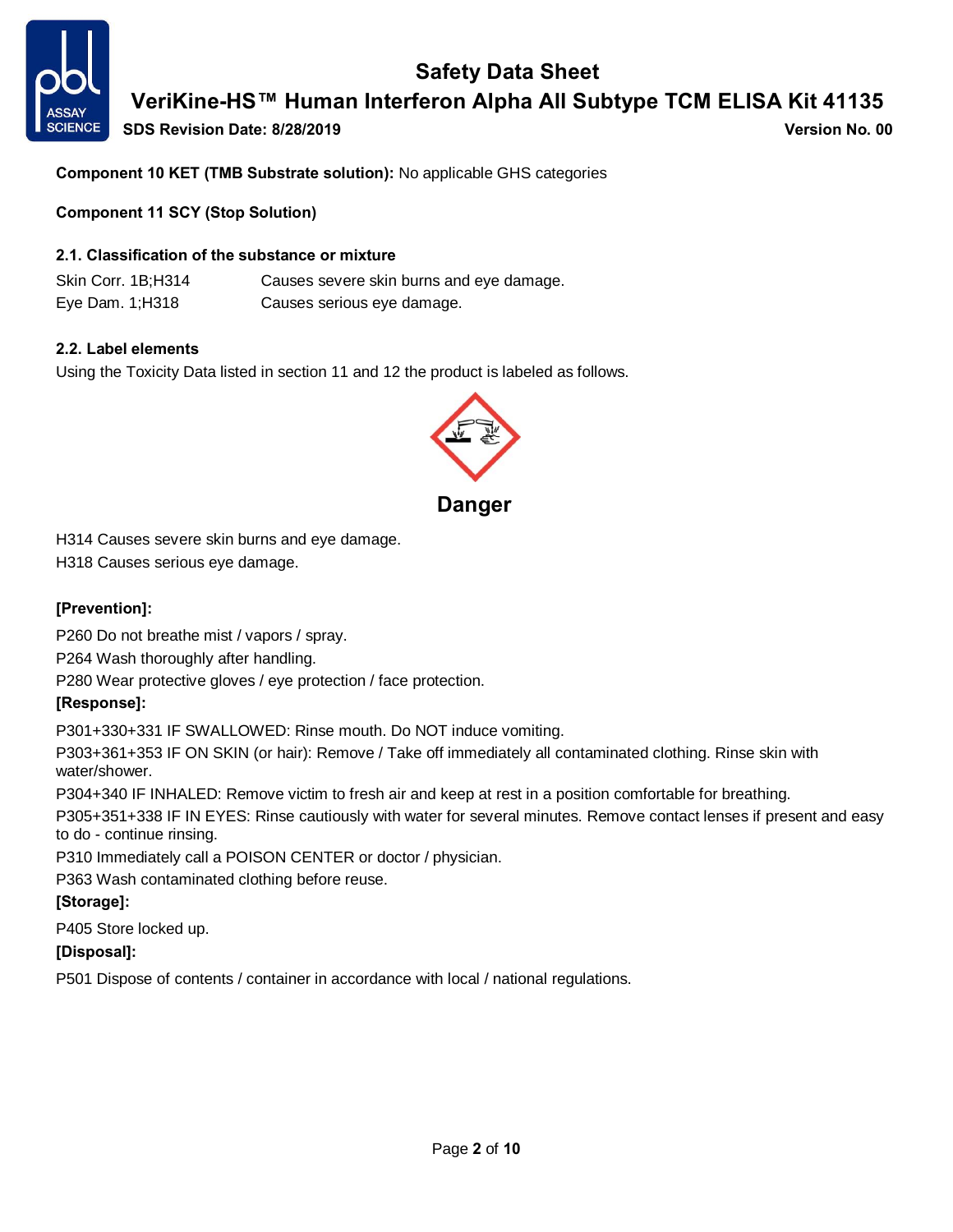

**VeriKine-HS™ Human Interferon Alpha All Subtype TCM ELISA Kit 41135**

**SDS Revision Date: 8/28/2019 Version No. 00**

### **3. Composition/information on ingredients**

There are no ingredients in this product from Components 1 to 11 except 11 which are classified as hazardous, and/or no hazardous ingredients above the GHS cut off percentage. The hazardous ingredients for Component 11 % atop Solution+ are listed here.

#### **Component 11 SCY (Stop Solution)**

This product contains the following substances that present a hazard within the meaning of the relevant State and Federal Hazardous Substances regulations.

| Ingredient/Chemical Designations                        | Weight % | <b>GHS Classification</b>                   | <b>Notes</b> |
|---------------------------------------------------------|----------|---------------------------------------------|--------------|
| Hydrochloric acid<br><b>CAS Number:</b><br>0007647-01-0 | 1 - 5    | Skin Corr. 1B;H314<br><b>STOT SE 3:H335</b> | [1][2]       |
| Sulfuric acid<br><b>CAS Number:</b><br>0007664-93-9     | 1 - 5    | Skin Corr. 1A; H314 (> 15%)                 | [1][2]       |

In accordance with paragraph (i) of §1910.1200, the specific chemical identity and/or exact percentage (concentration) of composition has been withheld as a trade secret.

[1] Substance classified with a health or environmental hazard.

[2] Substance with a workplace exposure limit.

[3] PBT-substance or vPvB-substance.

\*The full texts of the phrases are shown in Section 16.

### **4. First aid measures**

#### **4.1. Description of first aid measures**

| General           | In all cases of doubt, or when symptoms persist, seek medical attention.<br>Never give anything by mouth to an unconscious person.                                                                                                               |
|-------------------|--------------------------------------------------------------------------------------------------------------------------------------------------------------------------------------------------------------------------------------------------|
| <b>Inhalation</b> | If inhaled remove to fresh air. If not breathing give artificial respiration. If breathing is difficult,<br>give oxygen.                                                                                                                         |
| <b>Eyes</b>       | Check for and remove any contact lenses. Immediately flush eyes with ample amounts of water<br>for at least 15 minutes. Cold water may be used. Get medical attention if irritation occurs.                                                      |
| <b>Skin</b>       | If large quantity of any component is in contact with the skin, wash with ample amounts of soap<br>and water for at least 15 minutes. Cover the skin with an emollient. Get medical attention if<br>irritation develops. Cold water may be used. |
| Ingestion         | If the person is conscious wash mouth with water. If large quantity of any component is<br>swallowed call a physician immediately. Loosen any tight clothing.                                                                                    |

#### **4.2. Most important symptoms and effects, both acute and delayed**

**Overview <b>IMMEDIATE CONCERNS:** CAUTION: May cause eye or skin burns. Avoid vapor. **POTENTIAL SIDE EFFECTS EYES:** Tissue destruction and permanent eye damage may occur if not treated immediately. **SKIN:** May be corrosive and cause severe burns. **INGESTION:** Corrosive to mucous membranes of the mouth, esophagus, stomach & throat. **INHALATION:** Avoid mist, can be a severe irritant. **ACUTE TOXICITY:** Eye, skin, lung burning may be caused with exposure to mist. Avoid mist. **TARGET ORGAN STATEMENT:** Contains material which may cause damage to gastrointestinal tract and respiratory tract. See section 2 for further details.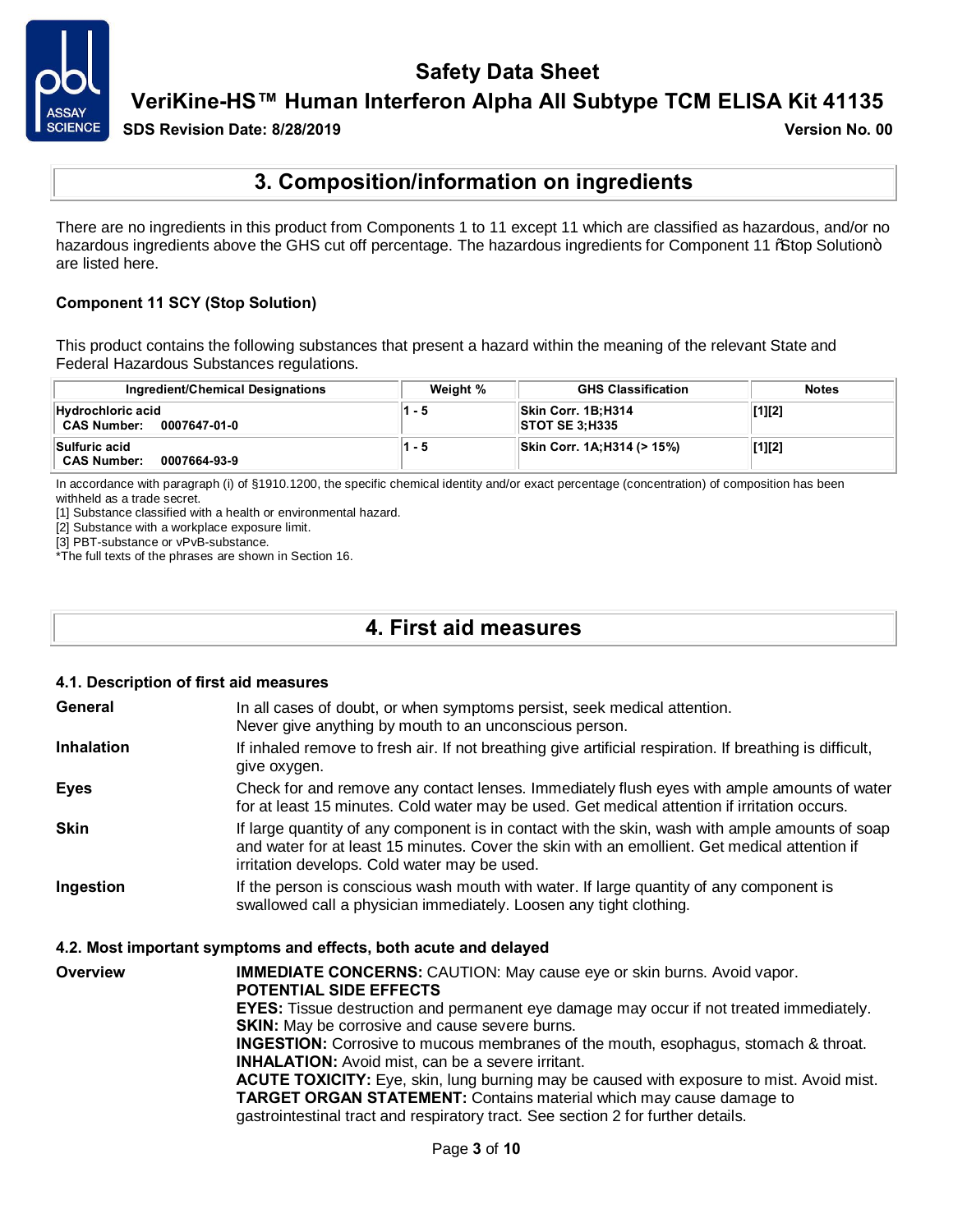

**VeriKine-HS™ Human Interferon Alpha All Subtype TCM ELISA Kit 41135**

**SDS Revision Date: 8/28/2019 Version No. 00**

**Eyes** Causes serious eye damage. **Skin** Causes severe skin burns and eye damage.

## **5. Fire-fighting measures**

#### **5.1. Extinguishing media**

Small Fire: Use DRY chemical powder. Large fire: Use water spray, fog or foam. Do not use water jet.

#### **5.2. Special hazards arising from the substance or mixture**

Hazardous decomposition: Reaction of TMB Stop Buffer with metals and strong bases: Hydrogen chloride, Chlorine, Hydrogen Gas and Oxides of Sulfur.

Combustion of Animal Protein Products may emit toxic fumes.

There are no hazardous decomposition products for the remaining components of the Component.

Do not breathe mist / vapors / spray.

#### **5.3. Advice for fire-fighters**

Use an approved/certified respirator or equivalent. Use protective clothing to avoid contact with skin and eyes.

**ERG Guide No.** ----

### **6. Accidental release measures**

#### **6.1. Personal precautions, protective equipment and emergency procedures**

Put on appropriate personal protective equipment (see section 8).

#### **6.2. Environmental precautions**

Do not allow spills to enter drains or waterways.

Use good personal hygiene practices. Wash hands before eating, drinking, smoking or using toilet. Promptly remove soiled clothing and wash thoroughly before reuse.

#### **6.3. Methods and material for containment and cleaning up**

Wear safety glasses, lab coat and use an approved certified respirator or equivalent. Must wear safety gloves. Avoid breathing vapors, mist or gas.

### **7. Handling and storage**

#### **7.1. Precautions for safe handling**

Avoid breathing vapors, contact with skin or ingestion. Wear a fully-buttoned lab coat and safety gloves while working with the product.

See section 2 for further details. - [Prevention]:

#### **7.2. Conditions for safe storage, including any incompatibilities**

Handle containers carefully to prevent damage and spillage.

Store between -5C and 40C.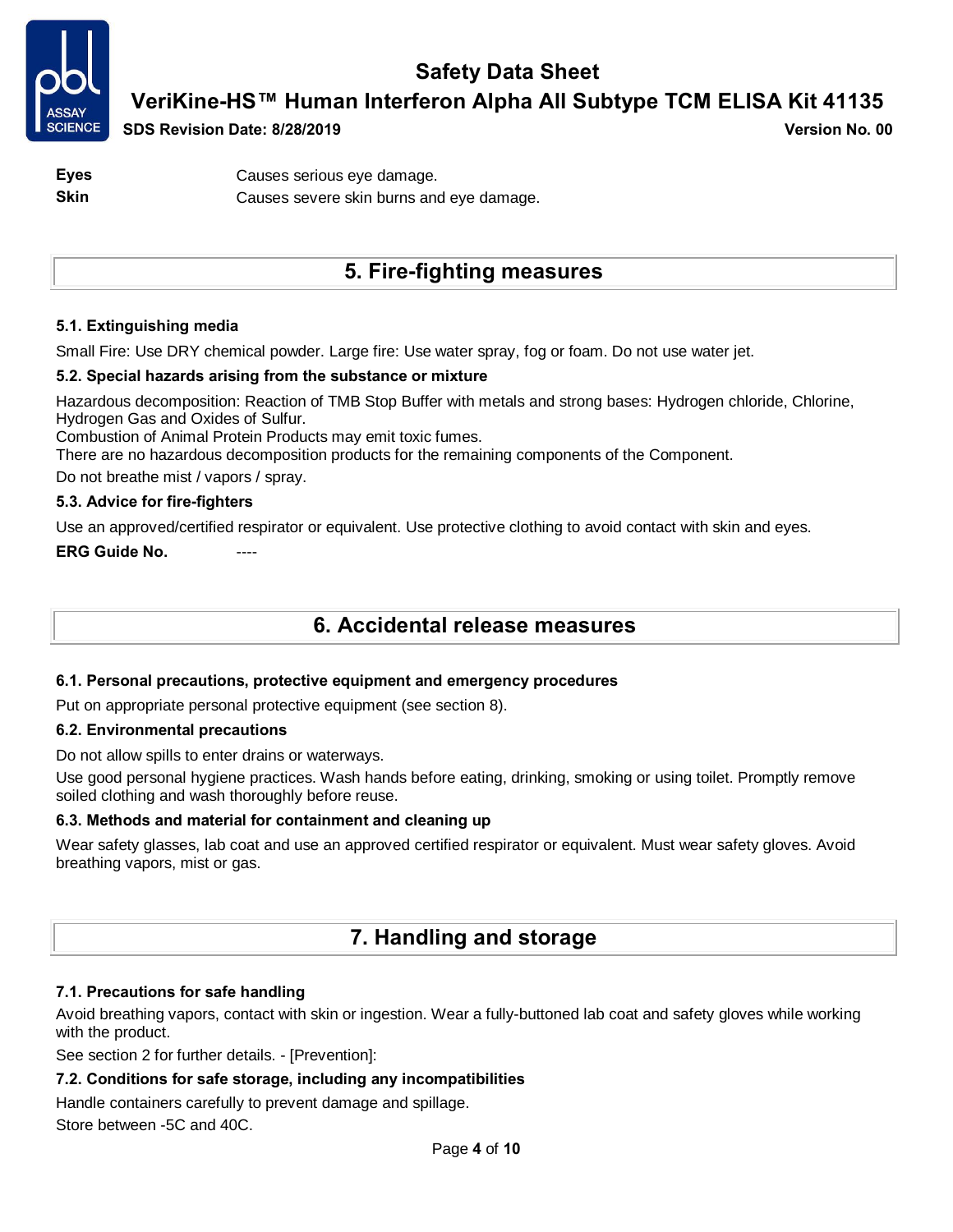

**VeriKine-HS™ Human Interferon Alpha All Subtype TCM ELISA Kit 41135**

#### **SDS Revision Date: 8/28/2019 Version No. 00**

Incompatible materials: Avoid contact of metals and strong bases with the TMB Stop Buffer. Refer to the protocol supplied for proper use. If questions arise please contact technical support at info@pblassaysci.com.

See section 2 for further details. - [Storage]:

#### **7.3. Specific end use(s)**

No data available.

### **8. Exposure controls and personal protection**

#### **8.1. Control parameters**

#### **Exposure**

| CAS No.      | Ingredient        | <b>Source</b> | Value                              |
|--------------|-------------------|---------------|------------------------------------|
| 0007647-01-0 | Hydrochloric acid | <b>OSHA</b>   | $ C 5$ ppm $(7 \text{ mg/m3})$     |
|              |                   | <b>ACGIH</b>  | Ceiling: 2 ppm Revised 2003,       |
|              |                   | <b>NIOSH</b>  | $ C 5$ ppm $(7 \text{ mg/m3})$     |
|              |                   | Supplier      | No Established Limit               |
| 0007664-93-9 | Sulfuric acid     | <b>OSHA</b>   | TWA 1 mg/m3                        |
|              |                   | ACGIH         | TWA: 0.2 mg/m3A1, 1, Revised 2004, |
|              |                   | <b>NIOSH</b>  | TWA 1 mg/m3                        |
|              |                   | Supplier      | No Established Limit               |

#### **Carcinogen Data**

| CAS No.      | Ingredient        | Source      | Value                                                               |
|--------------|-------------------|-------------|---------------------------------------------------------------------|
| 0007647-01-0 | Hydrochloric acid | <b>OSHA</b> | Select Carcinogen: No                                               |
|              |                   | <b>NTP</b>  | Known: No: Suspected: No                                            |
|              |                   | <b>IARC</b> | Group 1: No; Group 2a: No; Group 2b: No; Group 3: Yes; Group 4: No; |
| 0007664-93-9 | Sulfuric acid     | <b>OSHA</b> | Select Carcinogen: No                                               |
|              |                   | <b>NTP</b>  | Known: Yes: Suspected: No                                           |
|              |                   | <b>IARC</b> | Group 1: Yes; Group 2a: No; Group 2b: No; Group 3: No; Group 4: No; |

#### **8.2. Exposure controls**

| <b>Respiratory</b>          | NIOSH approved respirator for pure Sodium Azide in powder form. Respirator not required for<br>handling Sample Buffer.                                                                                                                                                                                                                 |
|-----------------------------|----------------------------------------------------------------------------------------------------------------------------------------------------------------------------------------------------------------------------------------------------------------------------------------------------------------------------------------|
| <b>Eyes</b>                 | Protective safety glasses recommended                                                                                                                                                                                                                                                                                                  |
| <b>Skin</b>                 | Lab coat, safety gloves                                                                                                                                                                                                                                                                                                                |
| <b>Engineering Controls</b> | Provide adequate ventilation. Where reasonably practicable this should be achieved by the use<br>of local exhaust ventilation and good general extraction. If these are not sufficient to maintain<br>concentrations of particulates and any vapor below occupational exposure limits suitable<br>respiratory protection must be worn. |
| <b>Other Work Practices</b> | Safety showers and eye wash stations should be provided in areas where this product is used.<br>Use good personal hygiene practices. Wash hands before eating, drinking, smoking or using<br>toilet. Promptly remove soiled clothing and wash thoroughly before reuse.                                                                 |

See section 2 for further details. - [Prevention]: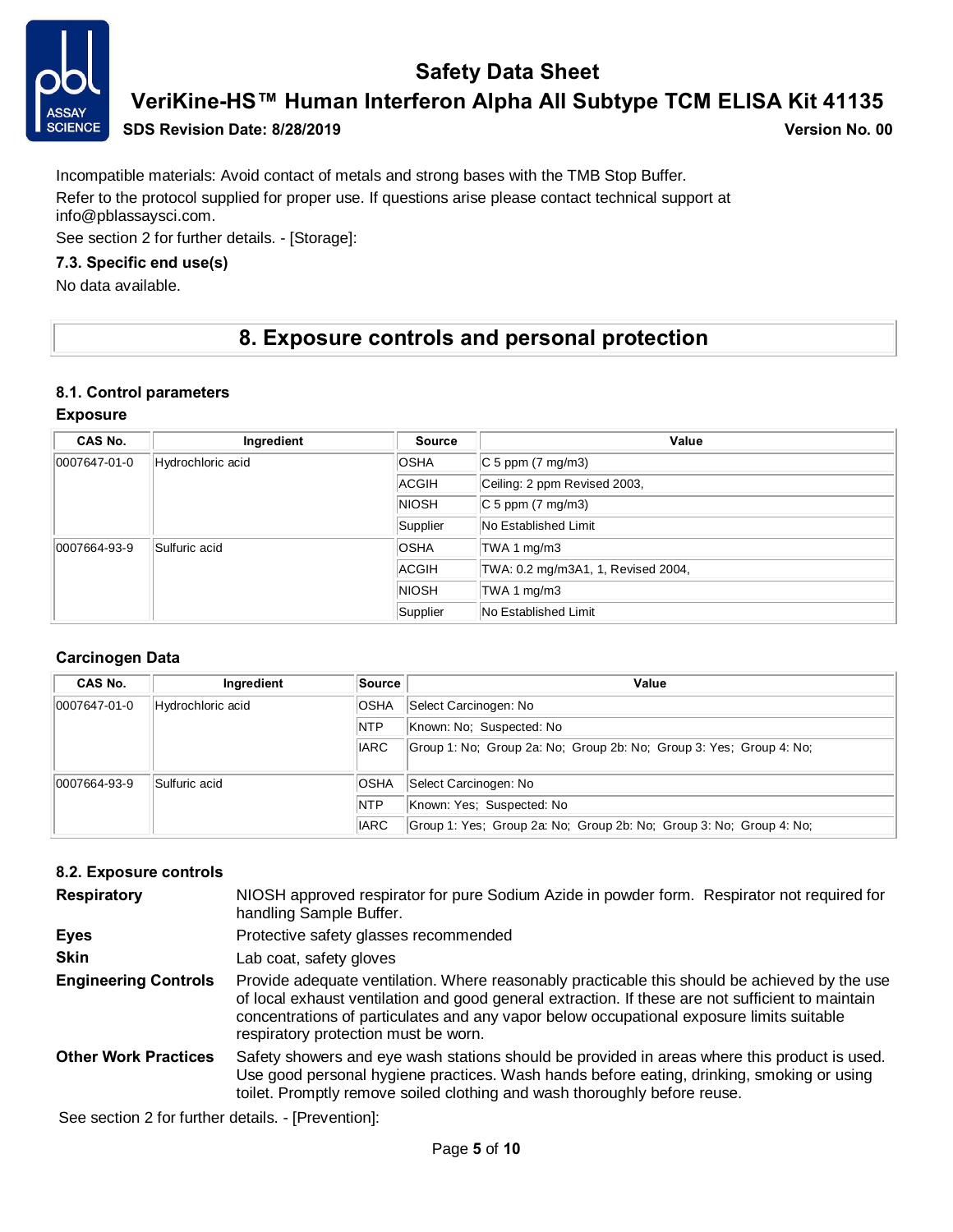

### **Safety Data Sheet VeriKine-HS™ Human Interferon Alpha All Subtype TCM ELISA Kit 41135**

**SDS Revision Date: 8/28/2019 Version No. 00**

## **9. Physical and chemical properties**

| <b>Physical State and Appearance</b>            | All components besides the plates are in liquid state. HRP<br>Conjugate Concentrate is light brown in color. All remaining<br>components are Colorless. The color of the liquid components<br>may vary with time or change in pH. Liquid |
|-------------------------------------------------|------------------------------------------------------------------------------------------------------------------------------------------------------------------------------------------------------------------------------------------|
| Odor                                            | Odorless                                                                                                                                                                                                                                 |
| <b>Odor threshold</b>                           | Not determined                                                                                                                                                                                                                           |
| рH                                              | Not Measured                                                                                                                                                                                                                             |
| Melting point / freezing point                  | Not Measured                                                                                                                                                                                                                             |
| Initial boiling point and boiling range         | Not Measured                                                                                                                                                                                                                             |
| <b>Flash Point</b>                              | Not Measured                                                                                                                                                                                                                             |
| Evaporation rate (Ether = 1)                    | Not Measured                                                                                                                                                                                                                             |
| Flammability (solid, gas)                       | Not Available                                                                                                                                                                                                                            |
| Upper/lower flammability or explosive limits    | Lower Explosive Limit: Not Measured                                                                                                                                                                                                      |
|                                                 | <b>Upper Explosive Limit: Not Measured</b>                                                                                                                                                                                               |
| Vapor pressure (Pa)                             | Not Measured                                                                                                                                                                                                                             |
| <b>Vapor Density</b>                            | Not Measured                                                                                                                                                                                                                             |
| <b>Specific Gravity</b>                         | Not Measured                                                                                                                                                                                                                             |
| <b>Solubility in Water</b>                      | Not Available                                                                                                                                                                                                                            |
| Partition coefficient n-octanol/water (Log Kow) | Not Measured                                                                                                                                                                                                                             |
| <b>Auto-ignition temperature</b>                | Not Measured                                                                                                                                                                                                                             |
| <b>Decomposition temperature</b>                | Not Measured                                                                                                                                                                                                                             |
| <b>Viscosity (cSt)</b>                          | Not Measured                                                                                                                                                                                                                             |

#### **9.2. Other information**

No other relevant information.

### **10. Stability and reactivity**

#### **10.1. Reactivity**

Hazardous Polymerization will not occur.

#### **10.2. Chemical stability**

All components are stable at recommended storage conditions. At the supplied concentration, TMB Stop buffer can react with metals and strong bases.

#### **10.3. Possibility of hazardous reactions**

Reacts with some bases.

#### **10.4. Conditions to avoid**

Extreme temperatures

#### **10.5. Incompatible materials**

Avoid contact of metals and strong bases with the TMB Stop Buffer.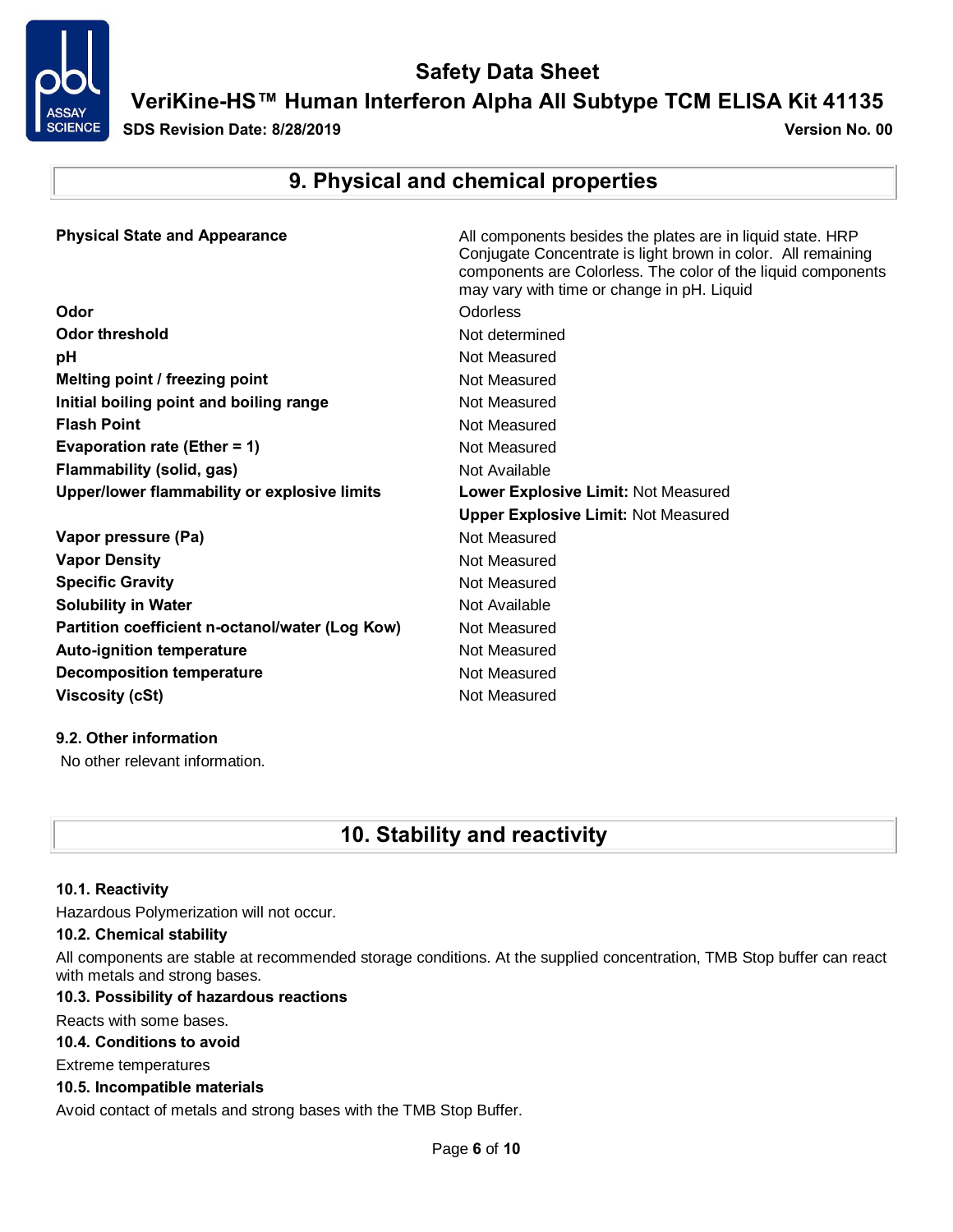

### **VeriKine-HS™ Human Interferon Alpha All Subtype TCM ELISA Kit 41135**

**SDS Revision Date: 8/28/2019 Version No. 00**

#### **10.6. Hazardous decomposition products**

Reaction of TMB Stop Buffer with metals and strong bases: Hydrogen chloride, Chlorine, Hydrogen Gas and Oxides of Sulfur.

Combustion of Animal Protein Products may emit toxic fumes.

Pure Sodium Azide explodes on decomposition producing Nitrogen gas and Sodium

IGEPAL® CA-630: Carbon oxides formed under fire condition. There are no hazardous decomposition products for the remaining components of the Component.

## **11. Toxicological information**

#### **Acute toxicity**

| Ingredient                      | Oral LD50,<br>mg/kg             | Skin LD50.<br>mg/kg                | <b>Inhalation</b><br>Vapor LC50.<br>mg/L/4hr | Inhalation<br>Dust/Mist LC50.<br>mg/L/4hr | Inhalation<br>Gas LC50.<br>ppm |
|---------------------------------|---------------------------------|------------------------------------|----------------------------------------------|-------------------------------------------|--------------------------------|
| Hydrochloric acid - (7647-01-0) | 900.00, Rabbit -<br>Category: 4 | 5,010.00, Rabbit<br>- Category: NA | 781.00, Mouse -<br>Category: NA              | No data<br>available                      | 3,124.00, Rat -<br>Category: 4 |
| Sulfuric acid - (7664-93-9)     | 2,140.00, Rat -<br>Category: 5  | No data<br>available               | No data<br>available                         | No data<br>available                      | No data available              |

Note: When no route specific LD50 data is available for an acute toxin, the converted acute toxicity point estimate was used in the calculation of the product's ATE (Acute Toxicity Estimate).

| <b>Classification</b>         | Category | <b>Hazard Description</b>                |
|-------------------------------|----------|------------------------------------------|
| Acute toxicity (oral)         | ---      | Not Available                            |
| Acute toxicity (dermal)       | ---      | Not Available                            |
| Acute toxicity (inhalation)   | ---      | Not Available                            |
| Skin corrosion/irritation     | 1Β       | Causes severe skin burns and eye damage. |
| Serious eye damage/irritation |          | Causes serious eye damage.               |
| Respiratory sensitization     |          | Not Available                            |
| Skin sensitization            | ---      | Not Available                            |
| Germ cell mutagenicity        | ---      | Not Available                            |
| Carcinogenicity               | ---      | Not Available                            |
| Reproductive toxicity         | ---      | Not Available                            |
| STOT-single exposure          |          | Not Available                            |
| STOT-repeated exposure        | ---      | Not Available                            |
| Aspiration hazard             |          | Not Available                            |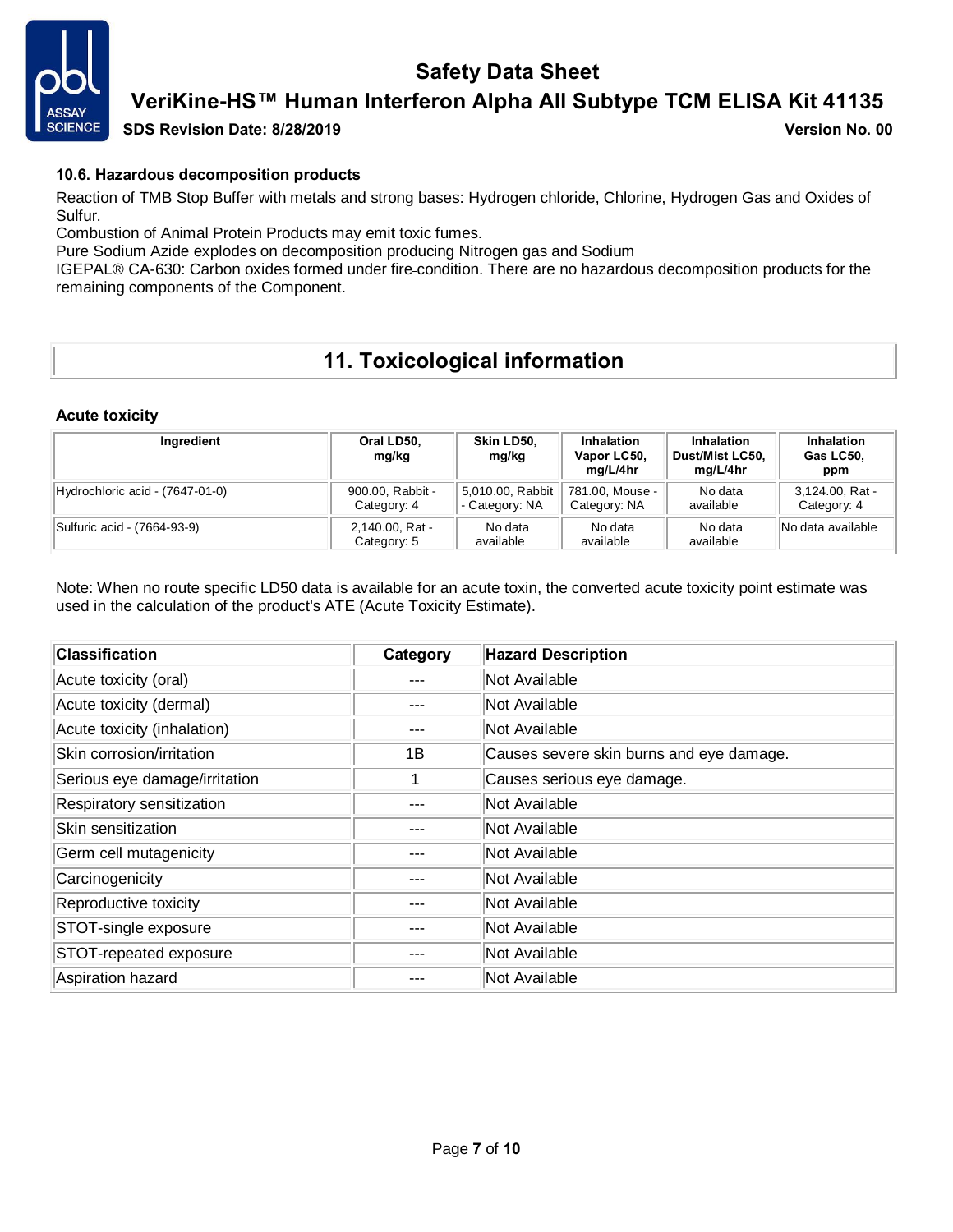

**VeriKine-HS™ Human Interferon Alpha All Subtype TCM ELISA Kit 41135**

**SDS Revision Date: 8/28/2019 Version No. 00**

**12. Ecological information**

#### **12.1. Toxicity**

No additional information provided for this product. See Section 3 for chemical specific data.

#### **Aquatic Ecotoxicity**

| Inaredient                      | 96 hr LC50 fish, mg/l    | 48 hr EC50 crustacea, mg/l | ErC50 algae, mg/l |
|---------------------------------|--------------------------|----------------------------|-------------------|
| Hydrochloric acid - (7647-01-0) | 282.00. Gambusia affinis | 260.00, Crangon crangon    | Not Available     |
| Sulfuric acid - (7664-93-9)     | 42.00, Gambusia affinis  | 42.50, Pandalus montagui   | Not Available     |

#### **12.2. Persistence and degradability**

There is no data available on the preparation itself.

#### **12.3. Bioaccumulative potential**

Not Measured

**12.4. Mobility in soil**

No data available.

#### **12.5. Results of PBT and vPvB assessment**

This product contains no PBT/vPvB chemicals.

#### **12.6. Other adverse effects**

No data available.

### **13. Disposal considerations**

#### **13.1. Waste treatment methods**

Observe all federal, state and local regulations when disposing of this substance.

### **14. Transport information**

|                                     | <b>DOT (Domestic Surface)</b><br>Transportation) | IMO / IMDG (Ocean<br>Transportation)                            | <b>ICAO/IATA</b>          |
|-------------------------------------|--------------------------------------------------|-----------------------------------------------------------------|---------------------------|
| 14.1. UN number                     | Not Applicable                                   | Not Regulated                                                   | Not Regulated             |
| 14.2. UN proper shipping name       | Not Regulated                                    | Not Regulated                                                   | Not Regulated             |
| 14.3. Transport hazard<br>class(es) | <b>DOT Hazard Class: Not</b><br>Applicable       | <b>IMDG: Not Applicable</b><br><b>Sub Class: Not Applicable</b> | Air Class: Not Applicable |
| 14.4. Packing group                 | Not Applicable                                   | Not Applicable                                                  | Not Applicable            |
| 14.5. Environmental hazards         |                                                  |                                                                 |                           |
| <b>IMDG</b>                         | Marine Pollutant: No                             |                                                                 |                           |
| 14.6. Special precautions for user  |                                                  |                                                                 |                           |
|                                     | No further information                           |                                                                 |                           |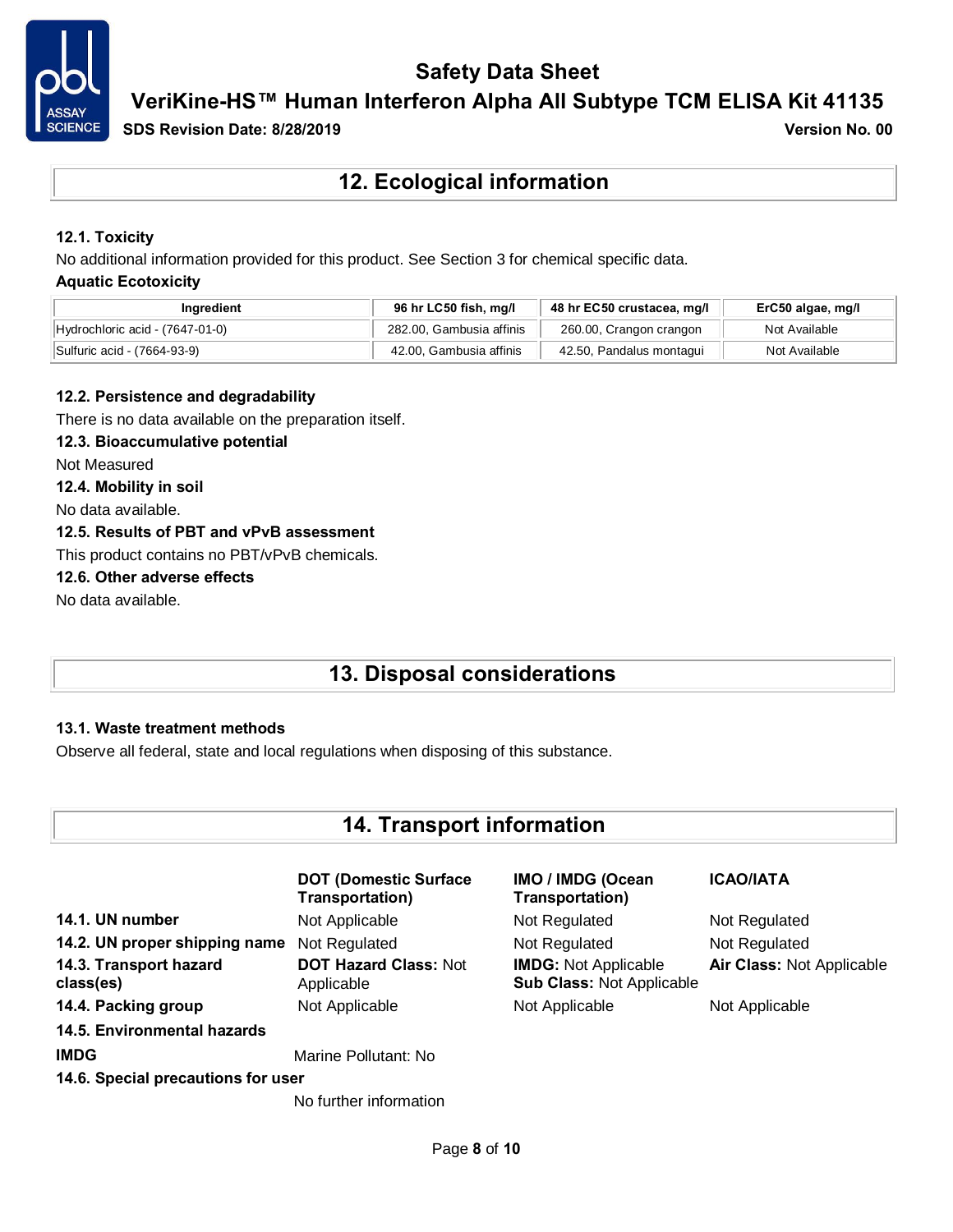

**VeriKine-HS™ Human Interferon Alpha All Subtype TCM ELISA Kit 41135**

**SDS Revision Date: 8/28/2019 Version No. 00**

### **15. Regulatory information**

| <b>Regulatory Overview</b>                          | The regulatory data in Section 15 is not intended to be all-inclusive, only selected regulations<br>are represented. |
|-----------------------------------------------------|----------------------------------------------------------------------------------------------------------------------|
| <b>Toxic Substance</b><br><b>Control Act (TSCA)</b> | All components of this material are either listed or exempt from listing on the TSCA Inventory.                      |
| <b>WHMIS Classification</b>                         | D <sub>2</sub> B F                                                                                                   |
| <b>US EPA Tier II Hazards</b>                       | Fire: $No$                                                                                                           |
|                                                     | Suddon Poloseo of Droceuro: No                                                                                       |

**Sudden Release of Pressure:** No **Reactive:** Yes **Immediate (Acute):** Yes

**Delayed (Chronic):** No

**Note:** Strong inorganic acid mists containing sulfuric acid are listed on the California Proposition 65 Carcinogen List. [Sulfuric acid, in and of itself, is not listed under Proposition 65. However, if one has sulfuric acid, which through its intended use generates an acid mist that in turn contains sulfuric acid that would meet the listing. The term "strong" does not refer to the concentration of the acid, but rather the strength of the acid. The basis for the listing of strong inorganic acid mists containing sulfuric acid was the formal identification by the National Toxicology Program (NTP), in its Ninth Report on Carcinogens, that this chemical mixture is "known to be a human carcinogen." (Public notice available at http://www.oehha.ca.gov/prop65/CRNR\_notices/admin\_listing/intent\_to\_list/noil19b4.html.) ]

#### **EPCRA 311/312 Chemicals and RQs (lbs):**

Hydrochloric acid ( 5,000.00) Sulfuric acid ( 1,000.00)

#### **EPCRA 302 Extremely Hazardous:**

Hydrochloric acid

Sulfuric acid

#### **EPCRA 313 Toxic Chemicals:**

Hydrochloric acid

Magnesium nitrate

Sulfuric acid

#### **Proposition 65 - Carcinogens (>0.0%):**

To the best of our knowledge, there are no chemicals at levels which require reporting under this statute.

#### **Proposition 65 - Developmental Toxins (>0.0%):**

To the best of our knowledge, there are no chemicals at levels which require reporting under this statute.

#### **Proposition 65 - Female Repro Toxins (>0.0%):**

To the best of our knowledge, there are no chemicals at levels which require reporting under this statute.

#### **Proposition 65 - Male Repro Toxins (>0.0%):**

To the best of our knowledge, there are no chemicals at levels which require reporting under this statute.

#### **New Jersey RTK Substances (>1%):**

Hydrochloric acid Sulfuric acid